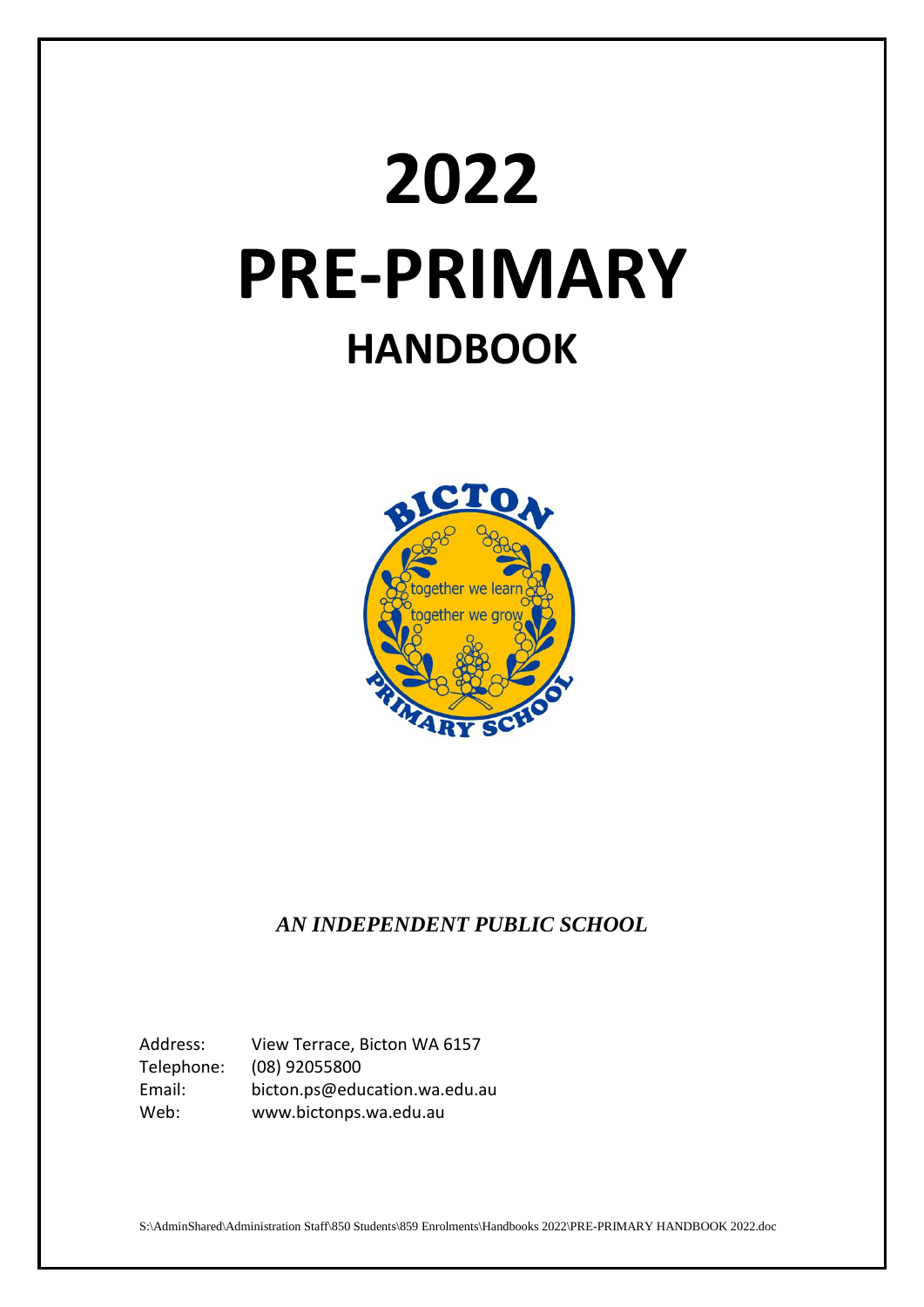#### **Welcome to Pre-Primary**

The Pre-Primary year is your child's first time coming to school five days a week. Pre-Primary is a rewarding and enjoyable time for everyone. We encourage parents to take an active role in our school and classroom, becoming a partner in your child's education.

This year is an important step in your child's growth and development. They will begin to form their own identity as they explore oral language, social/emotional, creative, academic, and physical domains of development within a safe and nurturing environment. It is our wish that, in partnership with families, we will create a strong foundation for their future schooling and promote a life-long interest in learning.

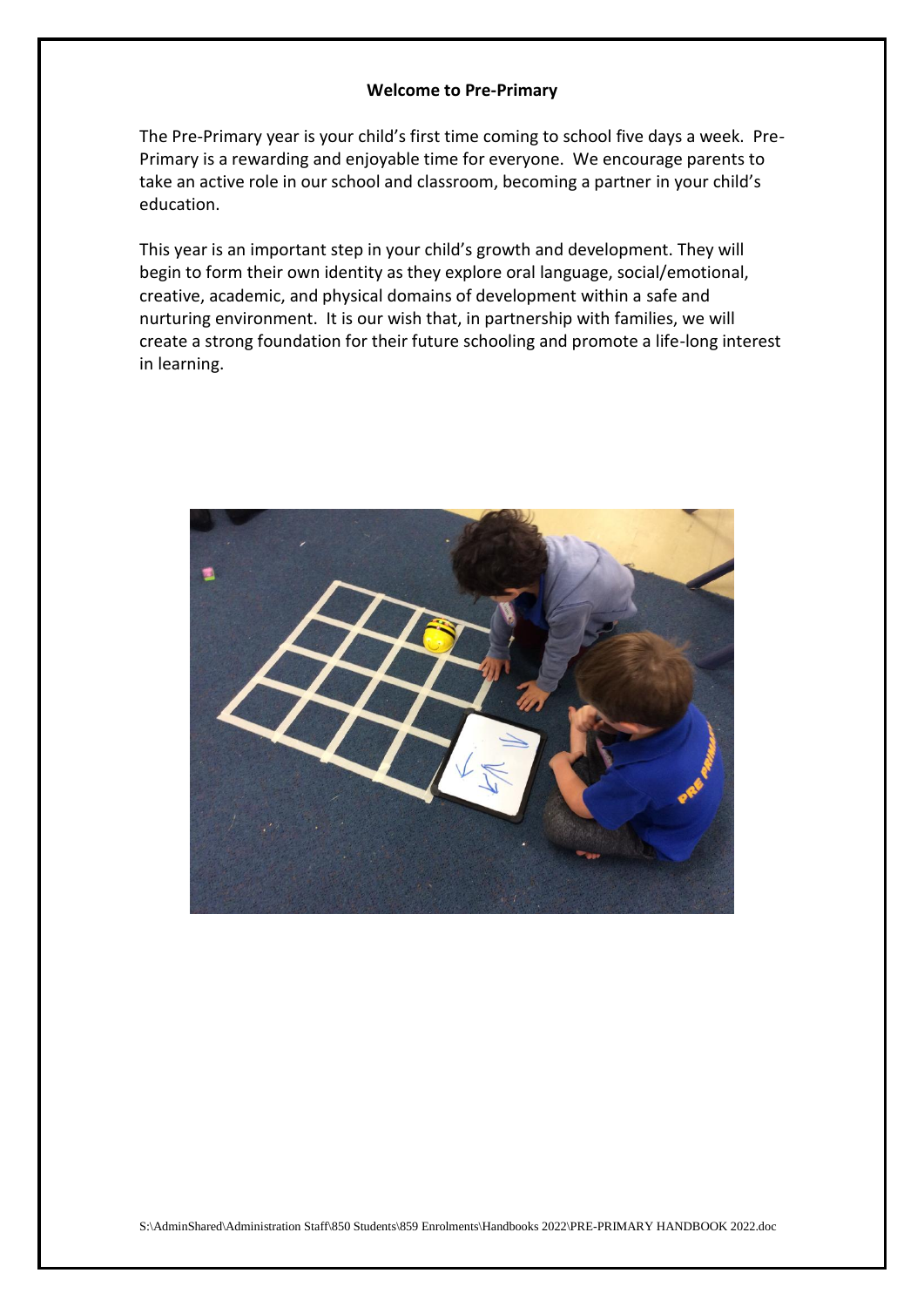#### **Early Childhood Vision for 2022**

At Bicton Primary School we believe in nurturing the whole child. Our focus is on fostering our students' academic, social/emotional, physical and creative development.

We have a positive, vibrant environment that incorporates a balance of explicit teaching and play based learning, both free and intentional. Using our surroundings, we immerse our students in rich experiences to encourage their own curiosity. Learning through hands-on exploration allows our students to be actively engaged in the learning process.

We recognise each child is an individual. By planning and teaching with differentiation we allow each child to develop and flourish in their own time. Support and guidance are provided within a safe space, allowing each child to grow and create a sense of their own identity.

We strive for our students to have a love of learning and encourage families to be involved in their child's schooling. Building this partnership between school and home promotes a sense of belonging and inclusivity for everyone in the Bicton school community.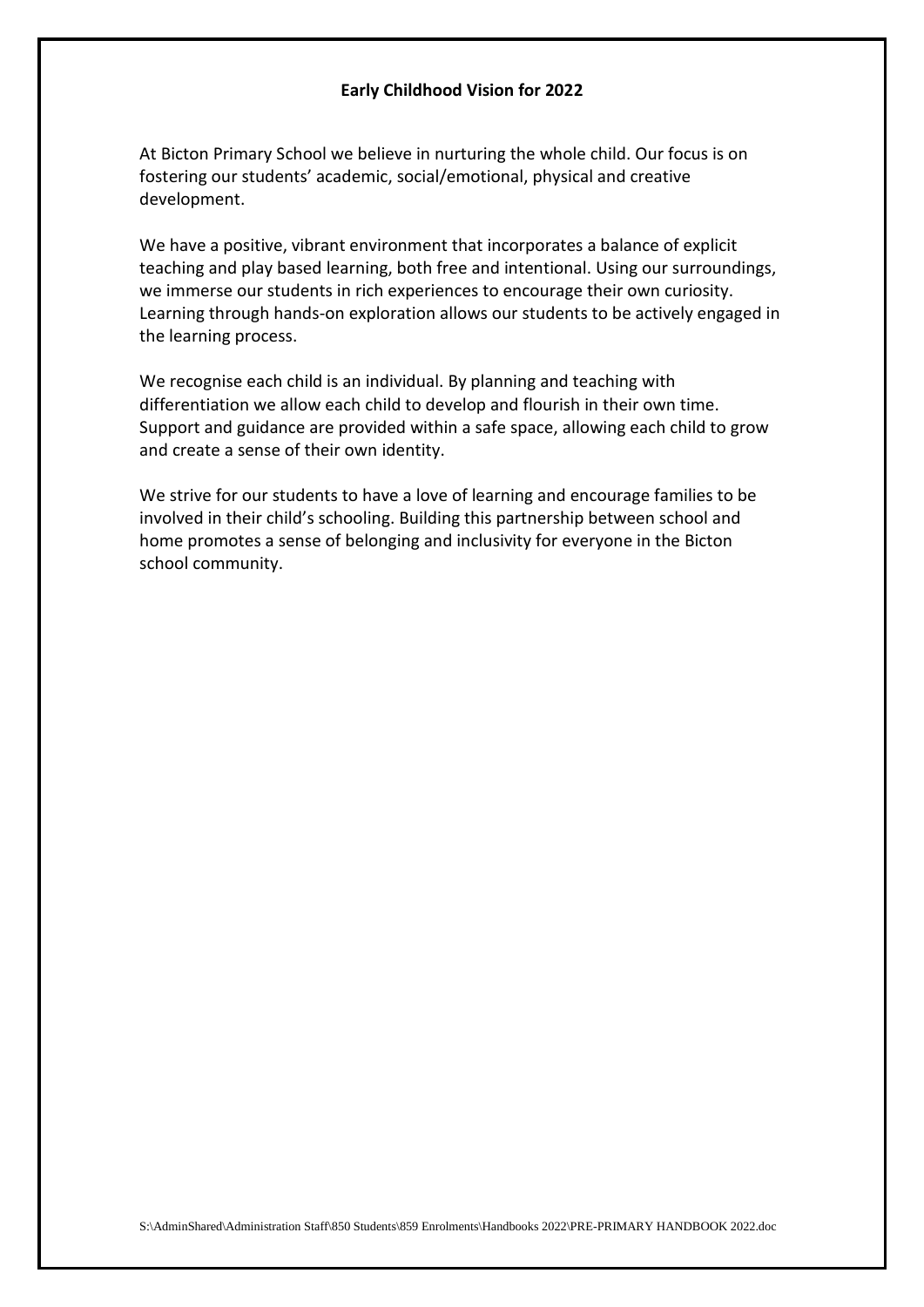#### **Our Bicton Vision**

To nurture, inspire and achieve success

#### **Our Bicton Mission**

Bicton Primary School exists to develop our children to be creative, positive and independent people. We aim for personal excellence based on recognition of individual differences, supported by a positive learning environment of developmentally appropriate instruction.

Our school promotes a respectful, nurturing, and supportive environment. Each student's self-esteem is fostered by positive relationships with students and staff. We strive to have our parents, teachers, and community members actively involved in our school life.

By promoting high standards and expectations we all share the responsibility for achieving the school vision.

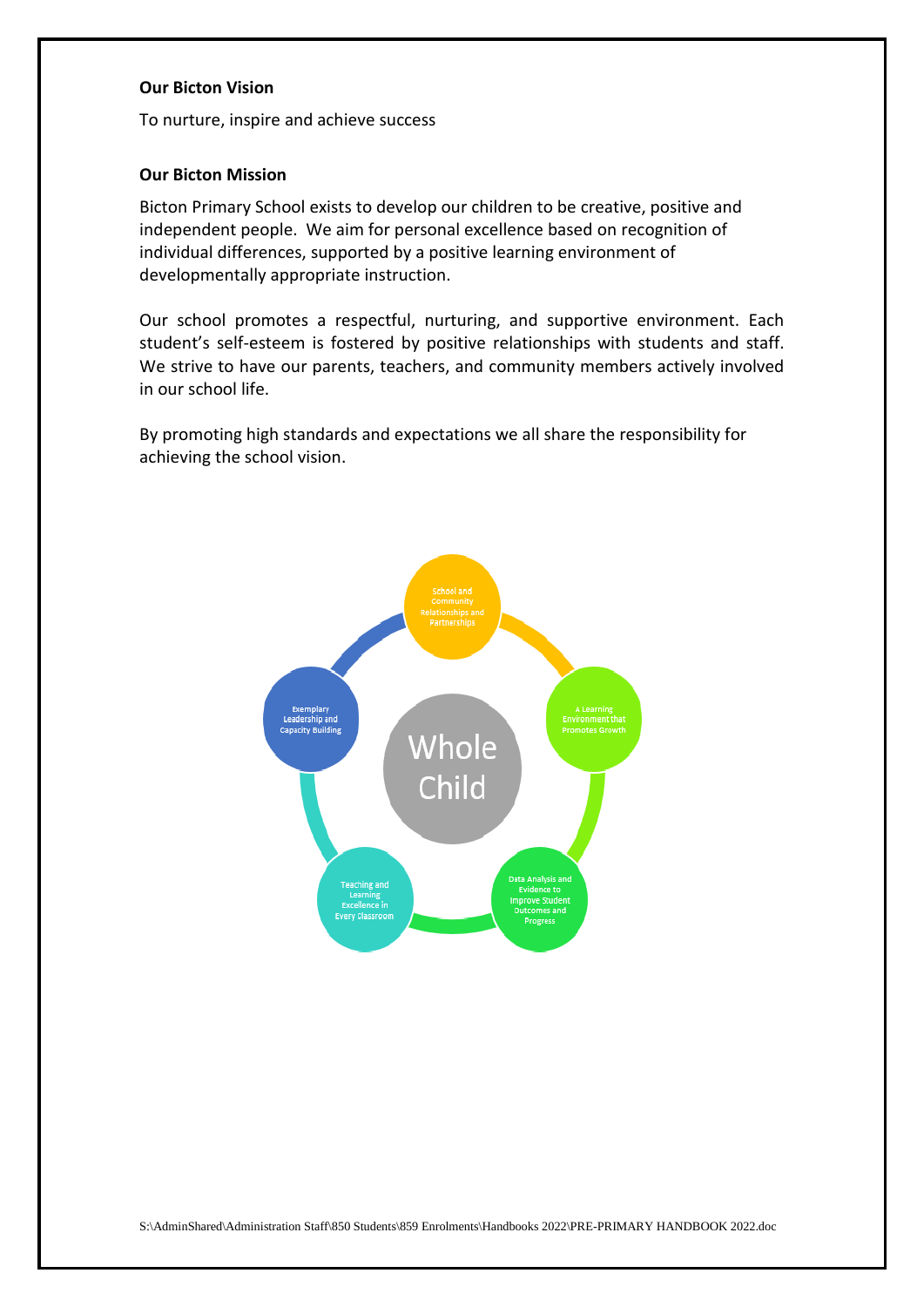# **PRE-PRIMARY CLASSROOMS**

# **BICTON PRIMARY SCHOOL**

## **ADMINISTRATION**

The Pre-Primary Centres are operated through the school office.

| Contact details | Phone:<br>Email: | 92055800<br>bicton.ps@education.wa.edu.au                                          |  |  |
|-----------------|------------------|------------------------------------------------------------------------------------|--|--|
|                 |                  | Deputy Principal for Early Childhood Education:<br>kara.larsen@education.wa.edu.au |  |  |
|                 |                  | Donna Piper - Teacher<br>Donna.piper@education.wa.edu.au                           |  |  |
|                 |                  | Victoria Wyatt - Teacher<br>Victoria.wyatt@education.wa.edu.au                     |  |  |
|                 |                  | Heidi Downey - Teacher<br>Heidi.downey@education.wa.edu.au                         |  |  |
|                 |                  | Lee Yorke - Teacher<br>Lee.Yorke@education.wa.edu.au                               |  |  |

#### **TERM DATES – 2022**

#### **School Development Days**

| Term 1 | Thursday, 27 January |
|--------|----------------------|
|        | Friday, 28 January   |
| Term 2 | Friday, 3 June       |
| Term 3 | Monday, 18 July      |
| Term 4 | Monday, 10 October   |
|        | Friday, 16 December  |

#### **SEMESTER 1**

| Term 1 | Monday 31 January | Friday, 8 April |
|--------|-------------------|-----------------|
| Term 2 | Tuesday, 26 April | Friday, 1 July  |

#### **SEMESTER 2**

| Term 3 | Tuesday, 19 July    |   | Friday, 23 September  |
|--------|---------------------|---|-----------------------|
| Term 4 | Tuesday, 11 October | - | Thursday, 15 December |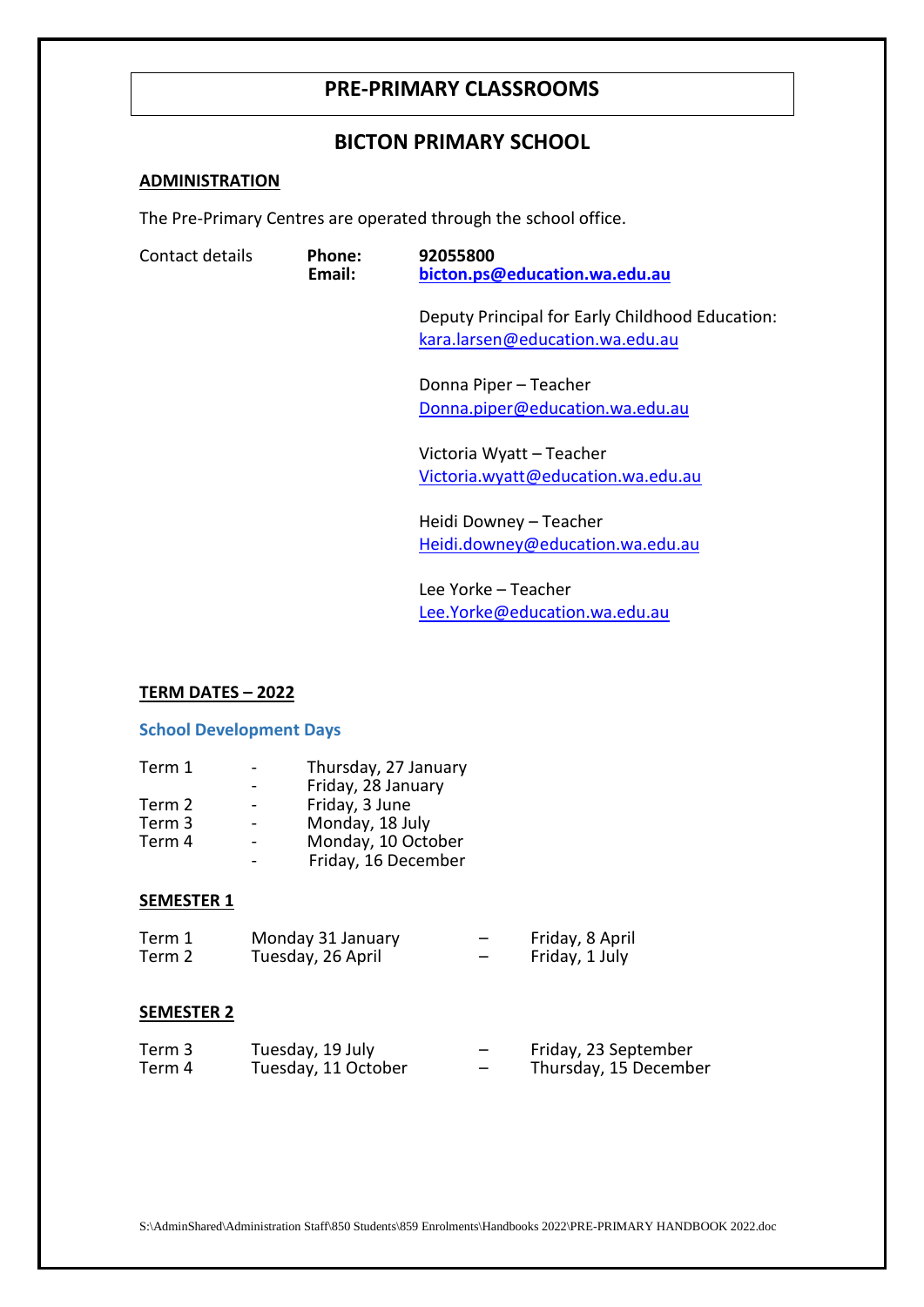# **SESSION TIMES**

Pre-Primary is the start of compulsory school and children attend five days: Monday to Friday from 8.45am to 3.00pm. Classroom doors open at 8.30am. Every Wednesday is an early close day at 2.30pm. In the mornings we ask you to drop your child at the classroom (COVID guidelines permitting). Please do not leave your child unsupervised outside the classroom. You will need to stay with them until the classroom door is open.

# **REGULAR ATTENDANCE IS IMPORTANT**

Regular attendance is critical for students to achieve optimal learning at school. Bicton Primary School monitors and records student attendance daily and regularly reviews attendance data to determine whether a student's attendance is of concern. We also aim to monitor the reasons for student's absence and to work with students, parents and teachers where necessary to improve the attendance of students who are at risk.

Missing school adds up. If your child misses an average of five days a term, they miss out on approximately one year of school by year 9.

If your child misses one day a week of school, they will miss almost two years of school by year 9.

# **VACATIONS**

Parents of students wishing to go on family vacations during school term should be directed to the Principal to determine a reasonable duration for the absence and whether any work should be prepared for the student to complete whilst absent. A significant amount of notice would be expected.

# **CONTRIBUTIONS AND CHARGES**

A statement will be sent out at the start of Term One.

# **DAILY REQUIREMENTS**

 A large bag/back pack in which to take work home. This needs to be large enough to hold a lunchbox, jumper, a reading folder and any other work that may come home. Please label these clearly.



- Hat a sun safe broad-brimmed school hat. Children will be required to wear this every day. For this reason, we encourage children to leave their hats at school. Please label hats very clearly.
- Recess- a nutritious snack e.g. a piece of fruit, sultanas, cheese, etc
- Our school participates in the **"crunch and sip"** program. Each day, students are asked to bring in a **small** individual container with fruit or vegetables (clearly named). This will be consumed at a time in the day separate from recess and lunch. All fresh fruit (e.g. whole/chopped fruit) and vegetables (e.g. celery, carrot sticks, broccoli bits) are permitted.
- Water bottle (named)-no cordial or juice please
- Lunch (please ensure your child is aware what food is for lunch and what food is for their recess)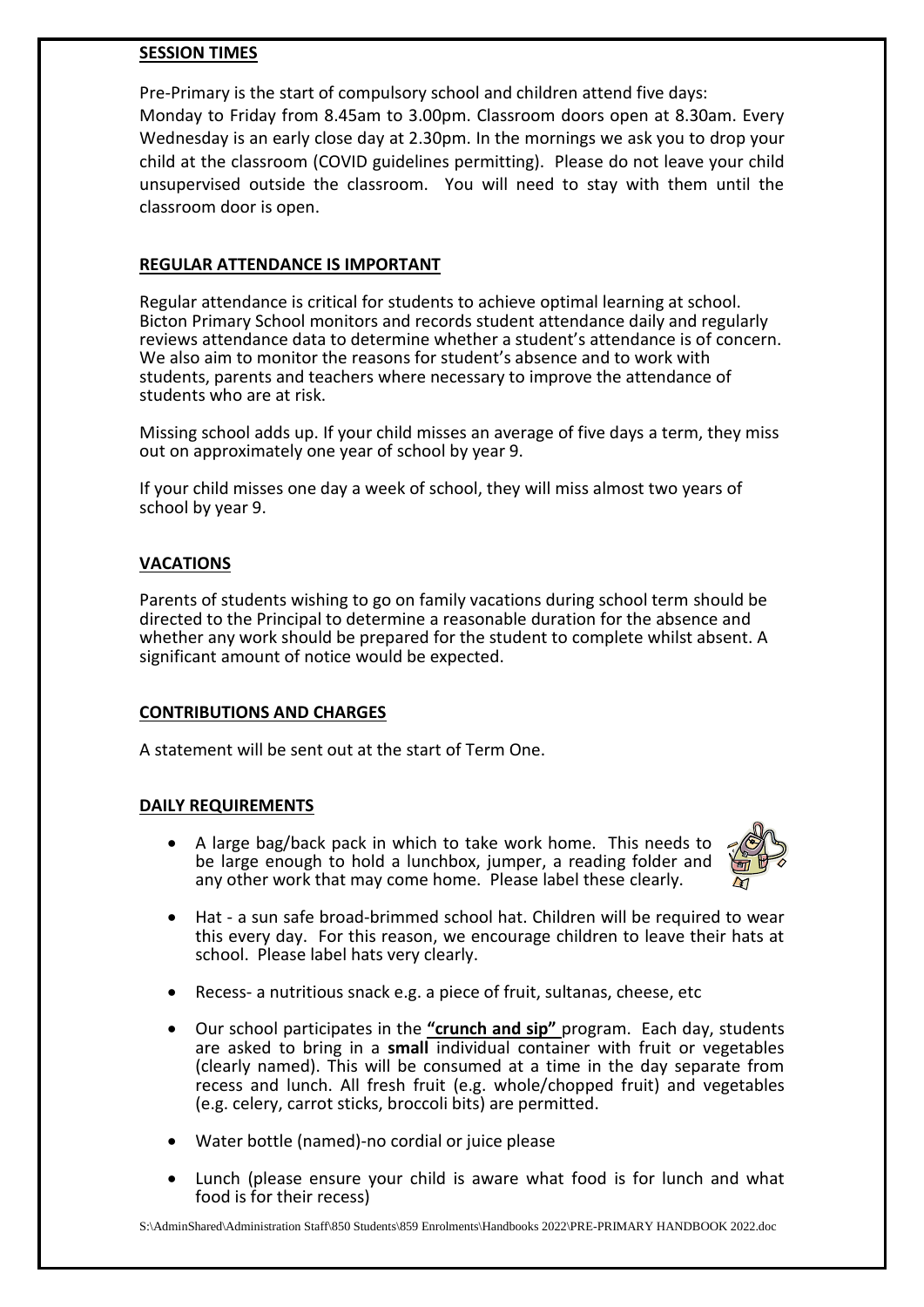- Note that we are a nut free school due to some students having allergies to nut products. We ask that children **DO NOT BRING** nuts or nut-based products to school. Please see "Allergy Aware Guidelines".
- A spare pair of underpants and clothes in case of "accidents".

#### **SCHOOL DRESS CODE**

Bicton Primary School has a School Dress Code and it is compulsory for Pre-Primary children to wear the school uniform. The Bicton Primary School Dress Code may be found on the school website. Uniforms can be purchased online or in store from Uniform Concepts.

Children should wear closed in, comfortable shoes that they can manage by themselves and that are suitable for climbing, running and playing in (e.g. sneakers not gumboots or thongs).

#### **POINTS TO REMEMBER**

- Doors will be opened at 8.30am for school to commence at 8.45am. Settling into the day is an important part of the daily routine in Pre-Primary, so we therefore ask that children arrive to class prior to the 8.45am siren.
- All children must be dropped off and picked up from their classroom by an adult (COVID guidelines permitting). No child will be allowed to leave the classroom unaccompanied or with a person other than parents or legal guardian without written permission. Parents are required to provide the teacher with the names of all people authorised to collect their child other than themselves. A communication book is available in the classroom for this purpose.
- Please pick up your child promptly from the Pre-Primary. Children can become very anxious and upset if parents are late. The doors will open for collection when the siren goes.
- If your child is late to school, please collect a late slip from the office on arrival to school if you are arriving after 9.00am.
- Emergency the school data base keeps records for each child at the school. This always needs to be accurate, particularly in case your child becomes ill or has an accident. Please advise us if there is any change of address or telephone contact numbers.
- Children attending OSH Club (Out of School Hours): Please let the Pre-Primary teachers know in writing on which days your child will attend.
- An explanation of any absence from school is necessary, in accordance with WA Education Department policy. If your child is unwell the best place for them is at home. Please email the teacher or text 0447 952 027 and state your child's full name, date and reason for absence.
- Allergy Aware Guidelines: The school has Allergy Aware Guidelines in place due to severe allergic reactions to high risk food products by some children. We therefore ask for your assistance by ensuring that children **DO NOT BRING** nuts, peanut butter, peanut biscuits, chocolate flavoured nut paste or items with nut ingredients. Please contact the office if you require further information.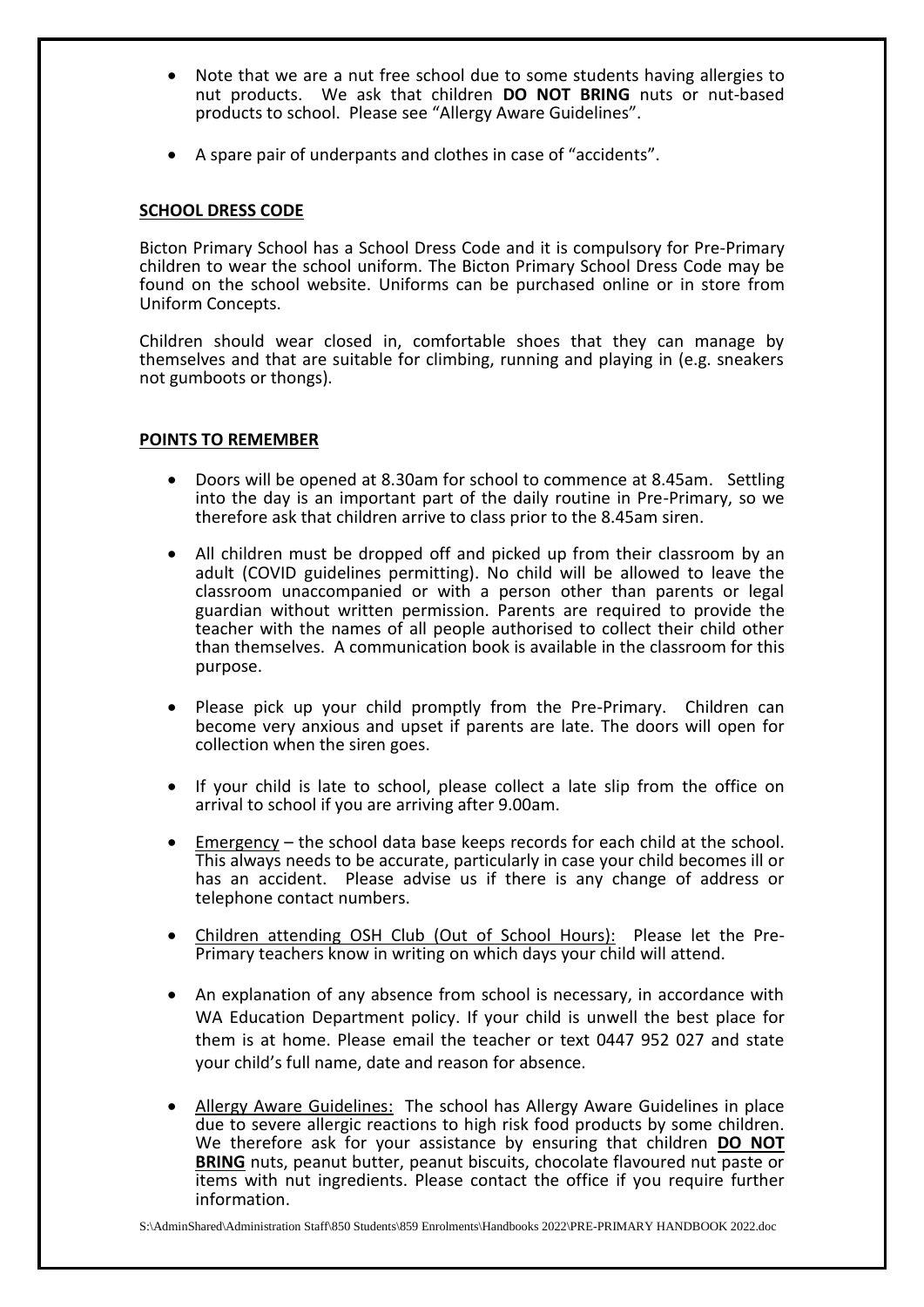Teachers provide students with practical learning experiences about making healthy food choices that reinforce classroom lessons and "Traffic Lights" as indicated in the "Traffic Light" guidelines to nutrition. (see school website for policy).

# **CELEBRATIONS (BIRTHDAYS, SPECIAL SCHOOL EVENTS)**

If your child would like to celebrate their birthday at Pre Primary, you are welcome to bring a small individually wrapped (pre-packaged) item (eg. cake/freddo) for each child. Please check with the teacher for any food allergies. Please do not provide lollies or lolly bags.



Culturally accepted celebrations involving food, such as Easter, Christmas and birthdays are all important and should occur, COVID precautions permitting. However, we attempt to plan these occasions according to the School's Healthy Eating Policy by reducing the frequency of 'red food', providing healthier alternatives, reduced quantity and consideration given for food intolerance. It is acknowledged that some of these foods may be 'red foods', however, these occasions should be limited and the 'red foods' should be kept to small portions e.g. a small Easter egg.

# **TOYS**

Children are asked **NOT** to bring toys of any kind to school. When children bring toys there are invariably arguments about ownership, damage or loss.

# **COMMUNICATION**

- Please feel free to approach us at any time if you have any concerns about your child or queries about the Pre-Primary program. Teachers are available for longer discussions and will be happy to make an appointment.
- Please check the classroom noticeboard regularly for information notices and updates. The schools main form of communication is through the Department of Education Connect program.

# **PARENT ROSTER**

COVID precautions permitting, we are very keen to have parents involved. We encourage parents to come on roster regularly. From Monday to Thursday we offer parents the opportunity to help in the classroom until 10.45am. The students enjoy having you there and you gain an understanding of what we are trying to do and will therefore be better able to help your child in their learning.

Please indicate on the roster, pinned on the door, the day that suits you best.

# **HEALTH**

- **Should your child be unwell, the best place for them is at home with you, even if they insist on coming to school. Please email the teacher or text 0447 952 027 and state your child's full name, date and reason for absence.**
- If something has upset your child on a particular day, please mention it to the teachers. Doing so can help us to reach a better understanding of your child's behaviour.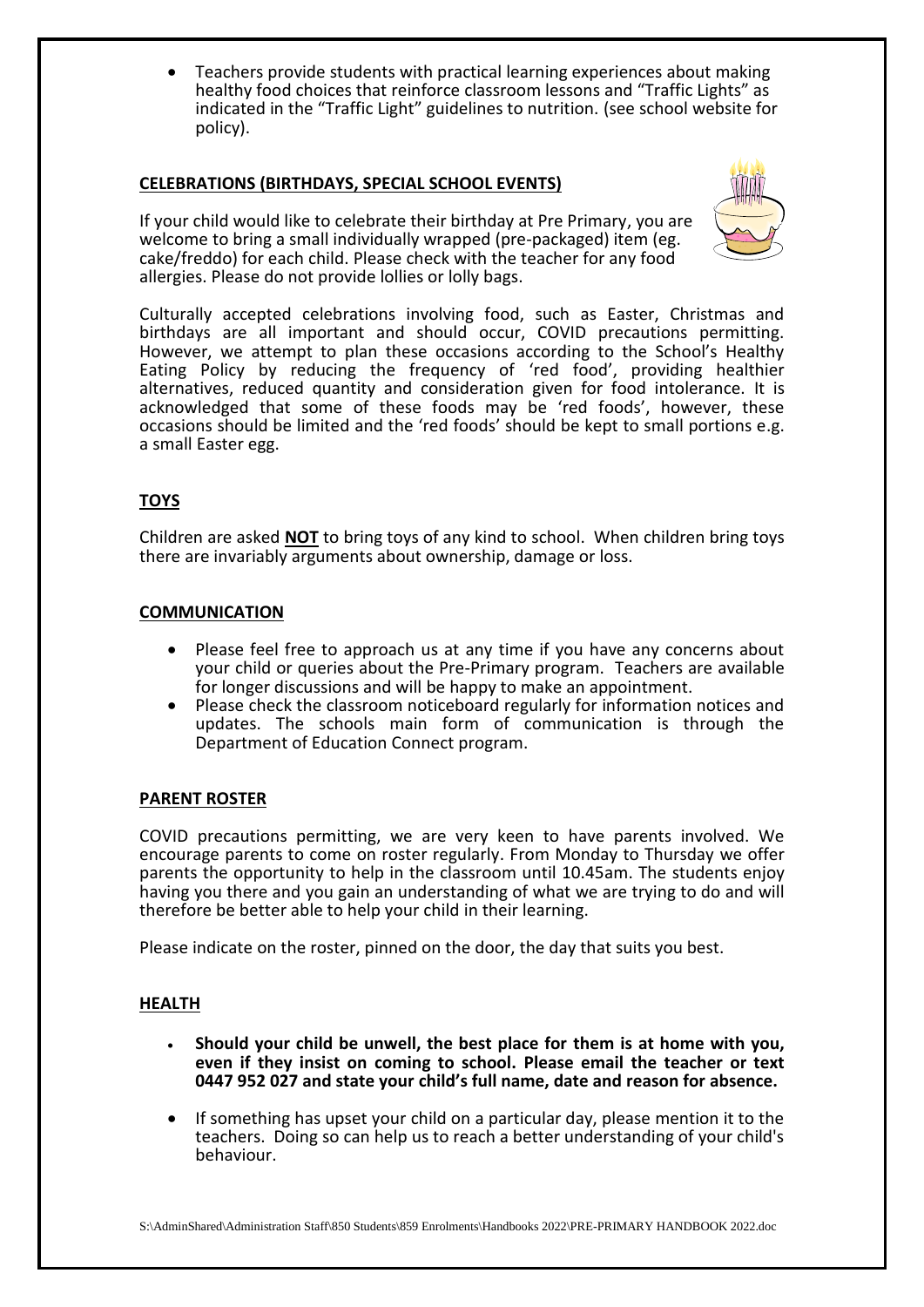- If your child has a serious medical issue such as allergies or asthma, you are required to fill in a Medical Action Plan. Please see staff if you feel this could be needed.
- Specific health conditions, such as Whooping Cough, require students to be excluded for a period time according to the Communicable Disease Guidelines set by the Department of Health.
- Shoulder length or longer hair needs to be tied back and clipped at the side to avoid spread of head lice.

#### **AMBULANCE COVER**

In an emergency the school will access the ambulance service but please be aware we will not cover the cost of the ambulance as the Department of Education requires parents to insure against accidents. Please keep your emergency contacts and details up to date through the office.

#### **DENTAL CLINIC**

The services of the Dental Clinic are available to 5-year-old children. You will be notified of this during Term 1. The dentist will visit the school to meet the children before they are called into the dental clinic.

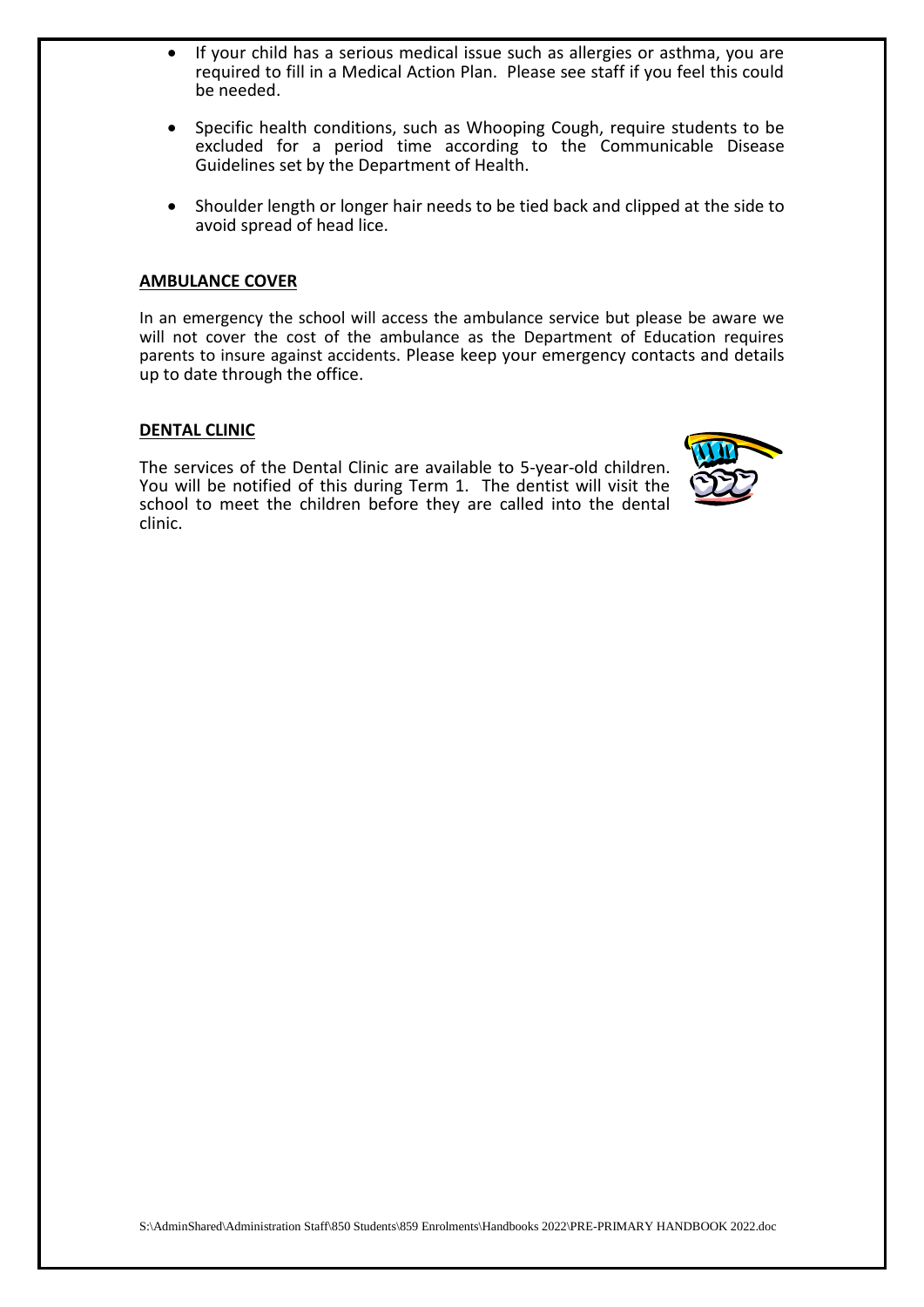# **AIMS OF THE PRE-PRIMARY YEAR**

To help grow into a happy healthy person there are skills every child needs to learn:

- to become independent
- to share and co-operate with others
- to complete a task or activity once started
- to increase language skills of questioning and answering.

All the activities within Pre-Primary are provided to allow children to develop their curiosity, imagination and, through enjoyable activities, their concentration and attention span.

Pre-Primary is where we:

- provide a strong beginning to schooling
- promote success for all students
- differentiate the curriculum to suit each child's needs
- balance play based learning and explicit teaching to maximise each child's potential

Pre-Primary helps the child to learn about their world by:

- letting them explore and allowing them to discover things for themselves
- recognising that learning is developmental and that they will progress at their own rate
- giving them language

Pre-Primary follows the Foundation level of the West Australian Curriculum. Pre-Primary allows opportunities for hands on learning experiences including:

# **Collage, Drawing and Painting:**

- Creative expression.
- Small motor skills of cutting, gluing etc (needed for writing).
- Hand/eye co-ordination.
- Maths skills of shape, space and many others.

# **Puzzles**

- Maths concepts of shapes and colours.
- Memory and concentration.
- Language is extended.

# **Home Corner**

- Children get to role play many different real-life scenarios.
- Social skills of how to get on with others are reinforced.